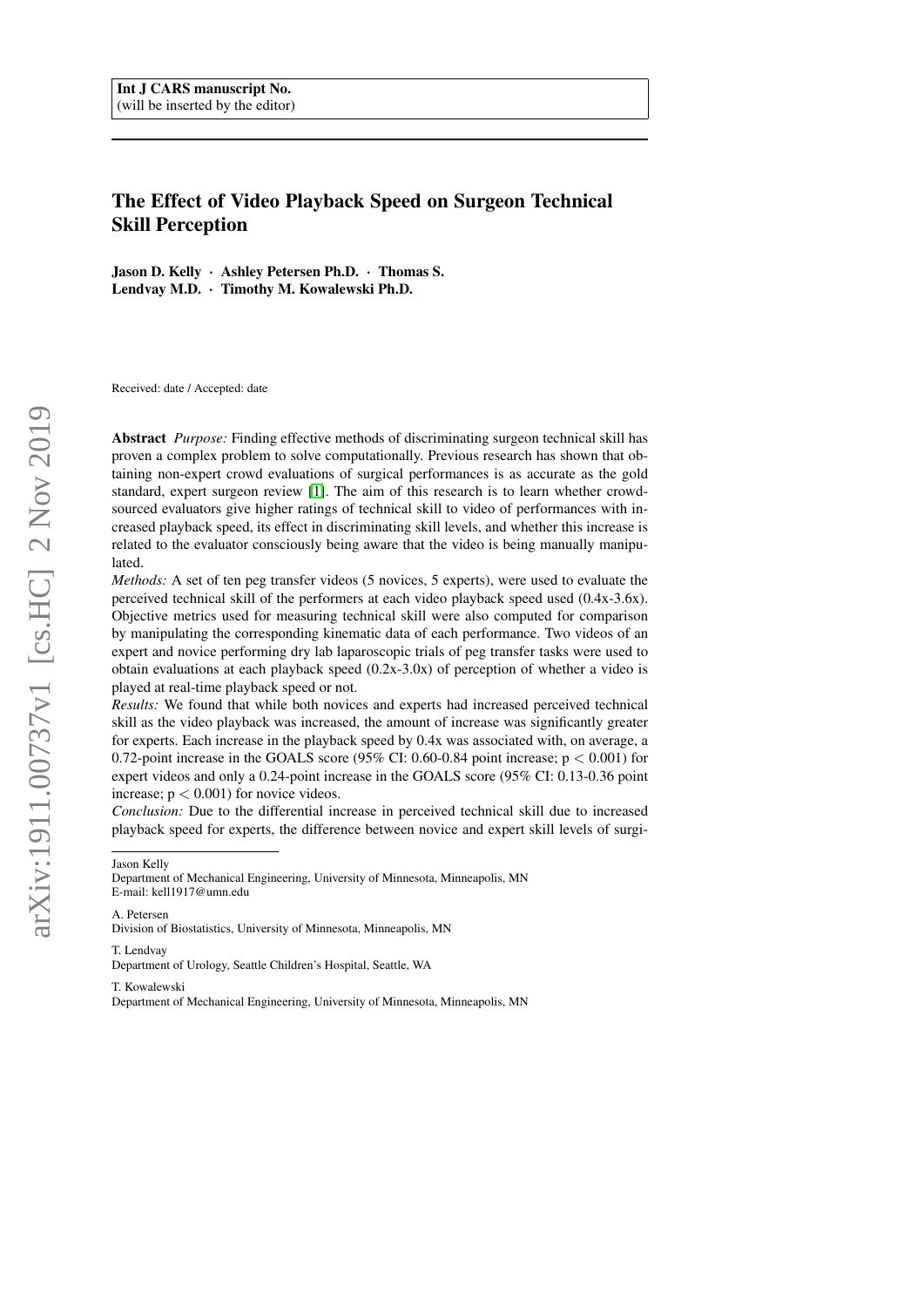cal performances may be more easily discerned by manually increasing the video playback speed.

Keywords Crowd Sourcing · Video Playback · Surgical Technical Skill · Speed Perception · Bias

### 1 Introduction

Medical errors make up a third of all deaths in the United States, one of the largest contributors of which are surgical errors [\[2\]](#page-12-1). Technical surgical skill is directly related to patient outcomes [\[3\]](#page-12-2), but it remains a difficult computational task to correctly classify surgeons into skill levels with a compelling level of accuracy, i.e. never misclassifying an 'obvious novice' as an 'obvious expert' and vice versa - the MAC Criterion [\[4\]](#page-12-3). The de facto gold standard for evaluating technical skill is video evaluation by an expert surgeon using Likert-scale assessment metrics, in which evaluators submit ratings on an anchored scale of 1-5. Using crowds of *non-expert* evaluators are a surprisingly accurate way to inexpensively and rapidly obtain skill level ratings for videos of surgical performances, with a pass/fail rate capable of matching 100% of ratings by expert surgeons [\[5\]](#page-12-4). The fact remains, however, that humans can be biased in their thinking, and subjective metrics of rating performances can lead to results we would not expect from computational models of evaluation.

One of the most popular laparoscopic surgical skill assessment metrics is the Global Operative Assessment of Laparoscopic Skills (GOALS), which is the most common objective assessment tool for laparoscopic performance studies [\[6\]](#page-12-5), [\[7\]](#page-12-6). The subdomains in this metric include: bimanual dexterity, tissue handling, efficiency, depth perception, and autonomy. Task time is not a direct metric used to evaluate the technical skill of laparoscopic surgeons with tools like GOALS, however time for task completion is often seen as one of the most predictive objective forms of evaluating technical skill, as seen in Fig. [1](#page-2-0) [\[8\]](#page-12-7), [\[9\]](#page-12-8).

#### 1.1 Biological Motion Perception

Previous research involving point light walkers (PLW), 10-12 dots of light illuminated on a screen to correspond to the human joints in walking motion, (illustrated in Fig. [2\)](#page-2-1), revealed that humans are excellent at recognizing more subtle qualitative characteristics like the gender or emotion of a PLW by inferring the gait from a few moving points [\[10\]](#page-12-9). Once the PLW's walking gait speed is changed however, the ability to recognize gender is diminished [\[11\]](#page-12-10). This and other work suggest that biological motion perception is somehow tuned to the speed of the motion involved [\[12\]](#page-12-11).

Due to task time being such a strong indicator of surgical technical skill, we speculate about whether a video artificially sped up to simulate a quicker time for task completion will lead to an altered perception of technical skill, or if human raters evaluate other, more nuanced, qualities of the performance.

#### <span id="page-1-0"></span>1.2 Objective Metrics

Other metrics exist for measuring technical skill, with varying degrees of success at classifying novice and expert skill levels. These techniques utilize kinematic tool tip data, as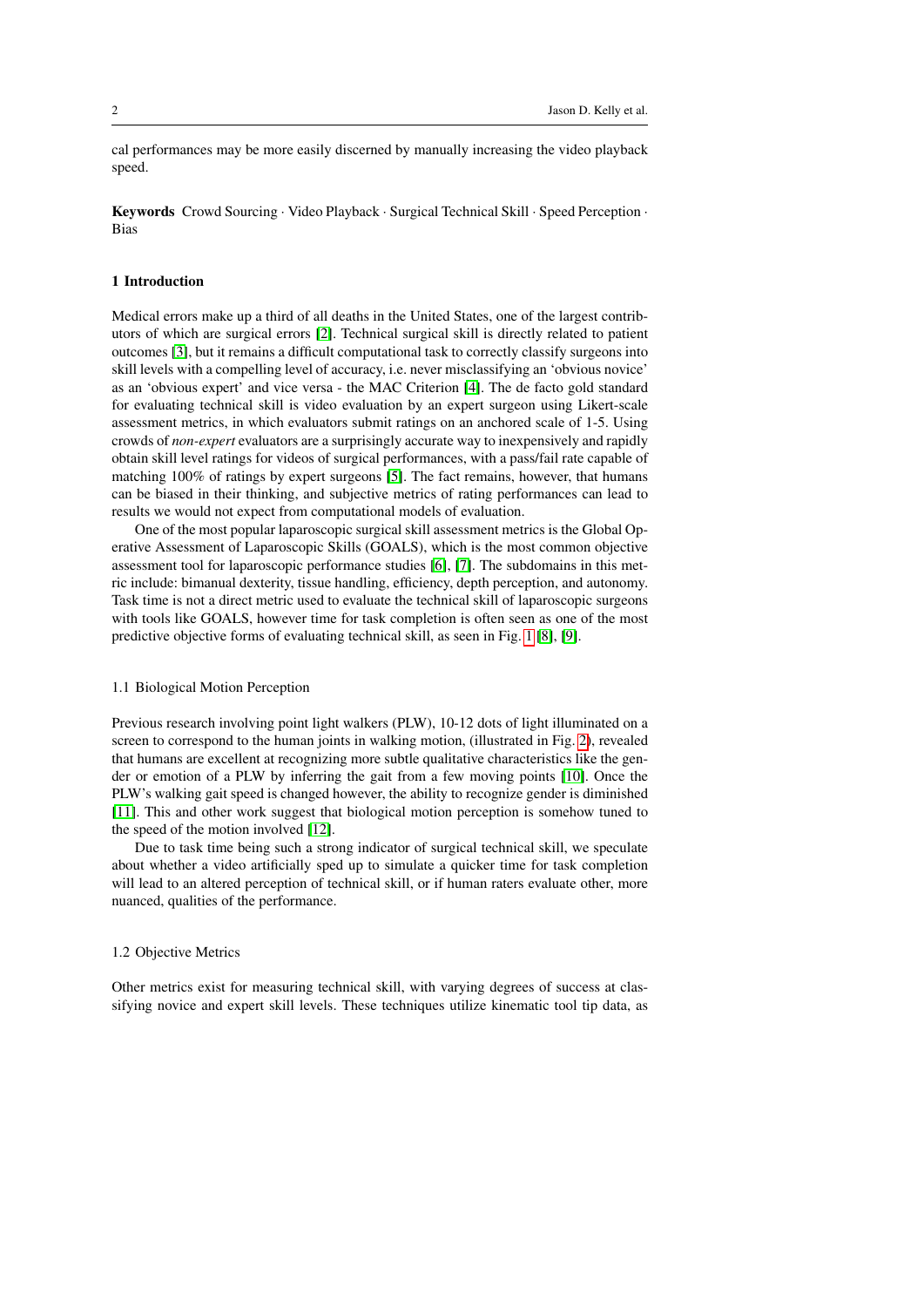<span id="page-2-0"></span>

<span id="page-2-1"></span>Fig. 1: Task time completion vs. GOALS scores for all peg transfer performances in the Basic Laparoscopic Urologic Skills (BLUS) dataset [\[13\]](#page-12-12).



Fig. 2: A point light walker, used in biological motion research. Despite highly impoverished data (points only, no video), humans seem to quickly infer human gait within a few steps of animation and even extract subtle cues like gender or emotional state [\[10\]](#page-12-9), [\[11\]](#page-12-10).

opposed to using video frames to make measurements. Metrics which use algorithms or computational methods to evaluate performance are sometimes referred to as Automated Performance Metrics (APMs) [\[9\]](#page-12-8). The simplest metric to measure, and often the most accurate, is time of task completion. The following APMs seek to compute information more complex than speed to account for technical skill, by conversely using the form of movements made.

Prior work has discovered that recovering stroke patients have a decrease in 'jerky' nonsmooth movements as they progress in rehabilitation therapy [\[14\]](#page-12-13). The jerk cost of all tool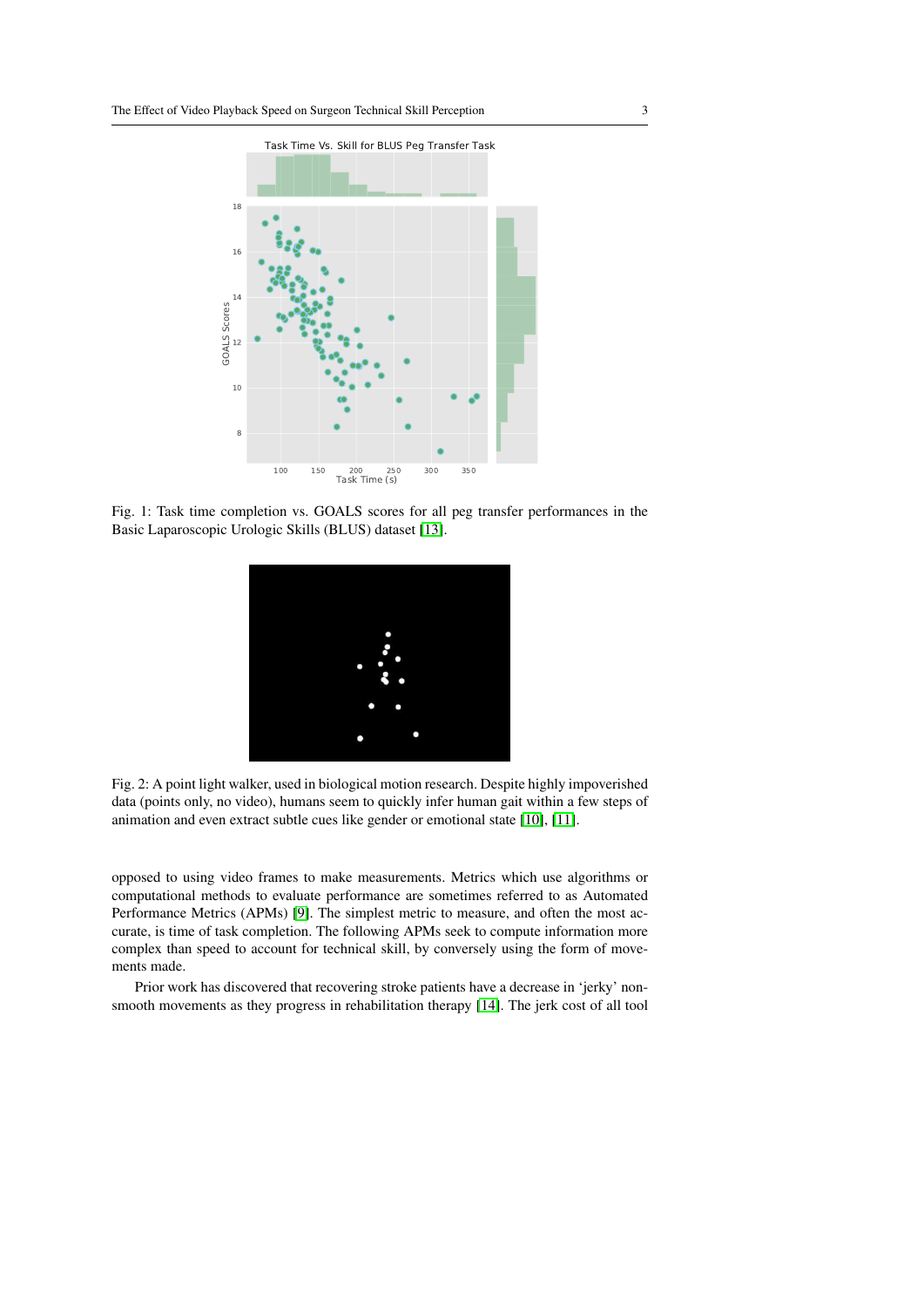movements performed in a task has also been used to measure accuracy and skill in areas in which skill is needed [\[15\]](#page-12-14). The jerk cost is computed by taking the integral of the squared jerk summed for both the left and right hand over the course of the performance, shown in Equation [1,](#page-3-0) in which T is total time of task performance and x is the magnitude of the movement.

<span id="page-3-0"></span>
$$
\text{Jerk Cost} = \int_0^T |\ddot{x}(t)|^2 dt \tag{1}
$$

Spectral Arc length (SAL) is also related to smoothness of a movement, and aims to use the tangential velocity of hand movements to compute the overall smoothness of a task. This has been used to differentiate skill levels of medical professionals in the past [\[16\]](#page-12-15), [\[17\]](#page-12-16). To compute the SAL, the motion in a task must be segmented into specific hand grasping movements, with the corresponding speeds and durations known for each grasp. The Fourier magnitude spectrum transform of the speed profile is then computed and normalized with respect to its zero frequency value. The smoothness is then measured for each segmented grasp, shown in Equation [1.2,](#page-3-1) in which  $\omega$  is frequency,  $\omega_c$  is cutoff frequency, and V is the Fourier magnitude spectrum of speed. Finally a weighted average is taken across all grasping motions to arrive at an SAL metric for the task as a whole.

<span id="page-3-1"></span>
$$
SAL = -\int_0^{\omega_c} \left[ \left(\frac{1}{\omega_c}\right)^2 + \left(\frac{d\hat{V}(\omega)}{d\omega}\right)^2 \right]^{\frac{1}{2}} d\omega,
$$

$$
\hat{V}(\omega) = \frac{V(\omega)}{V(0)}\tag{2}
$$

Instead of relying on the form of a grasping movement, taking the sum of all movements which occur is an additional metric that can be used to evaluate skill in some domains in which it is believed that novice performers on average perform more grasping movements than experts. A movement can be calculated in several ways, but the most common way of recording is to define a threshold of speed at which when the performer's speed falls below that threshold, a movement has ended and a new grasping motion starts once the magnitude of the velocity has risen above that threshold again. Counting each time this threshold is passed gives this total count of all movements conducted during the task [\[18\]](#page-12-17).

All of these APMs which may be used to compute the skill of a surgeon have in common that once the speed playback of the data is manipulated, the results normally do not lead to any more separation between skill levels, as changing the magnitude of speed will not affect calculations to a large degree.

Our motivation in this work is to learn whether, by increasing video playback speed, novices and experts will be perceived by crowds as more skilled when they appear to be moving faster, *and* if experts and novices will have different rates of perceived change as the playback speed is increased. We will do this by evaluating the ability to discriminate obvious novices from experts of both human raters and popular tool motion metrics (APMs), at different playback speeds. We expect each APM's ability to discriminate skill to operate as the experimental control in this study, with a negligible change in separation between skill levels as speed is increased. Finally, we seek to investigate how an evaluator's likely conscious awareness of whether a video is sped up or slowed down relates to their perception of skill.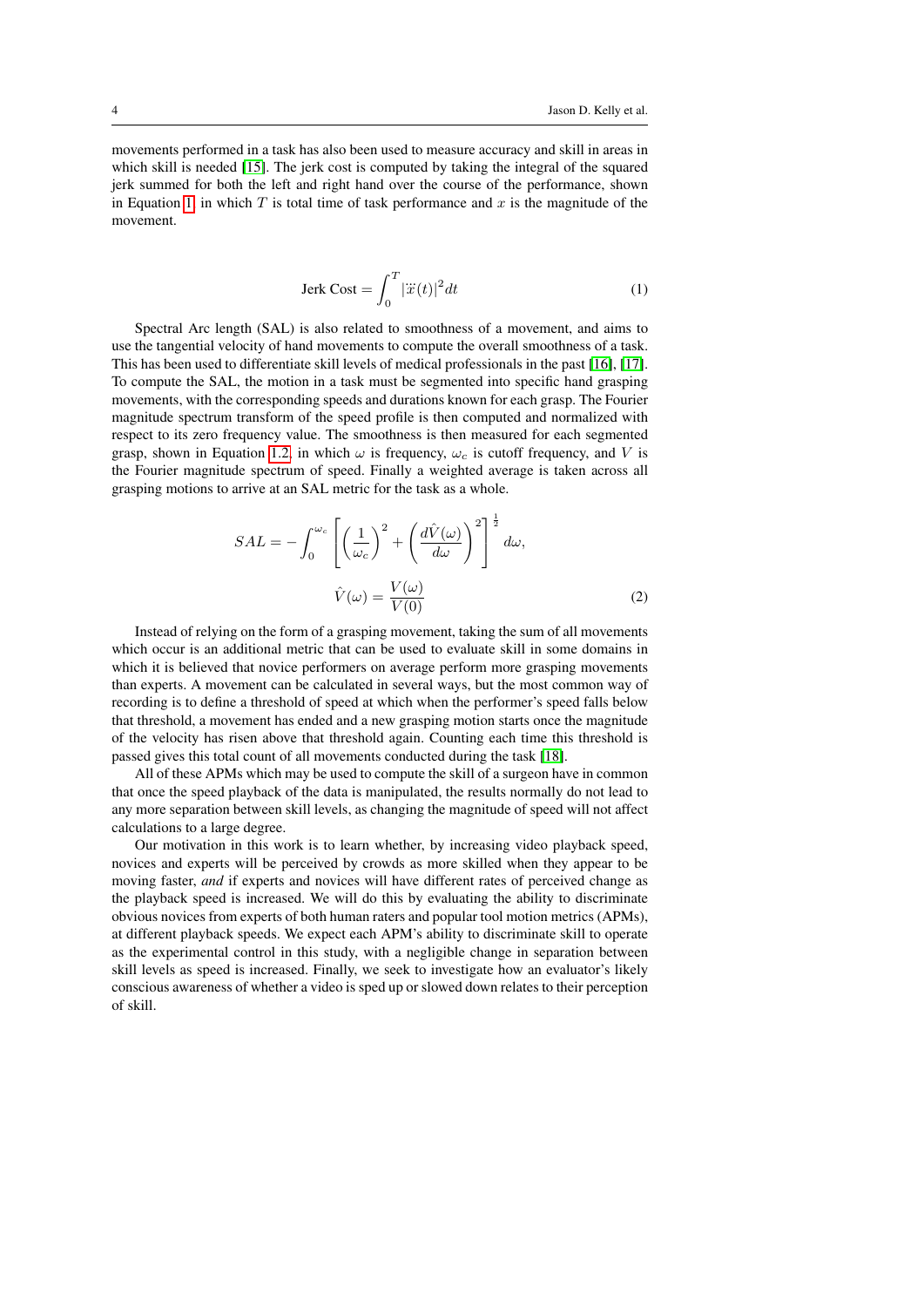<span id="page-4-0"></span>Table 1: Likert-scale technical skill perception questionnaire for a manually sped-up video, from four domains of the GOALS assessment metric.

| Score            | <b>Depth Perception</b>                                                                         |
|------------------|-------------------------------------------------------------------------------------------------|
| (1)              | Constantly overshoots target, wide swings, slow to correct                                      |
| $\overline{(2)}$ |                                                                                                 |
| (3)              | Some overshooting or missing of target, but quick to correct                                    |
| (4)              |                                                                                                 |
| (5)              | Accurately directs instruments in the correct plane to target                                   |
|                  |                                                                                                 |
| Score            | <b>Bimanual Dexterity</b>                                                                       |
| (1)              | Uses only one hand, ignores non-dominant hand, poor                                             |
|                  | coordination between hands                                                                      |
| (2)              |                                                                                                 |
| $\overline{(3)}$ | Uses both hands, but does not optimize interaction                                              |
|                  | between hands                                                                                   |
| (4)              |                                                                                                 |
| $\overline{(5)}$ | Expertly uses both hands in a complementary manner to                                           |
|                  | provide optimal exposure                                                                        |
|                  |                                                                                                 |
| Score            | <b>Efficiency</b>                                                                               |
| (1)              | Uncertain, inefficient efforts; many tentative movements;                                       |
|                  | constantly changing focus or persisting without progress                                        |
| (2)              |                                                                                                 |
| $\overline{(3)}$ | Slow, but planned movements are reasonably organized                                            |
| (4)              |                                                                                                 |
| (5)              | Confident, efficient and safe conduct, maintains focus                                          |
|                  | on task until it is better performed by way of an                                               |
|                  | alternative approach                                                                            |
| Score            | <b>Tissue Handling</b>                                                                          |
|                  |                                                                                                 |
| (1)              | Definitely sped-up video                                                                        |
| (2)              |                                                                                                 |
| (3)              | Handles tissue reasonably well, minor trauma to adjacent                                        |
|                  | tissue(i.e. occasional unnecessary bleeding or slipping of                                      |
|                  | the grasper)                                                                                    |
| (4)<br>(5)       |                                                                                                 |
|                  |                                                                                                 |
|                  | Handles tissues well, applies appropriate traction,<br>negligible injury to adjacent structures |

<span id="page-4-1"></span>Table 2: Likert-scale speed perception questionnaire for a manually sped-up video.

| Score | Does this video appear to<br>have been altered to have an increased playback speed? |
|-------|-------------------------------------------------------------------------------------|
| (1)   | Definitely sped-up video                                                            |
| (2)   | Likely sped up video                                                                |
| (3)   | Not sure / I don't know                                                             |
| (4)   | Not likely sped up video                                                            |
| (5)   | Definitely real-time playback speed (unaltered speed)                               |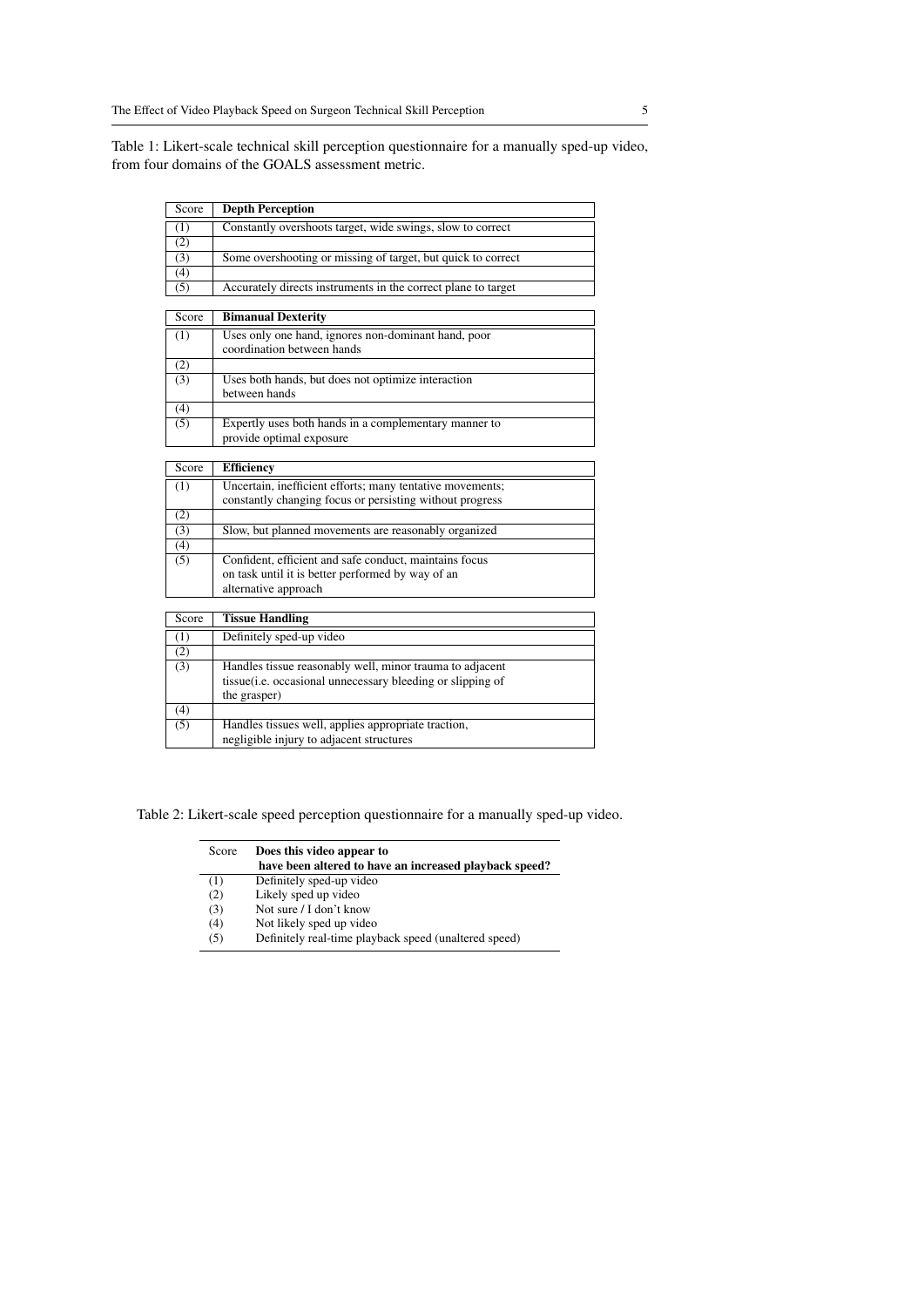## 2 Methods

#### 2.1 Dataset

This study used the Basic Laparascopic Urologic Study (BLUS) dataset, described in detail in [\[1\]](#page-12-0). This dataset arose from a gap in the field, in which no educational surgical certification process existed for urologic surgery, as opposed to how the Fundamentals of Laparosocopic Surgery (FLS) exists for general surgical procedures [\[19\]](#page-12-18), [\[20\]](#page-12-19), [\[21\]](#page-12-20). The BLUS training curriculum aimed to address urology appropriate skills improvement by recording video performances in an initial validation project of over 450 videos [\[13\]](#page-12-12).

This dataset contains 454 videos of surgical performances consisting of four surgical tasks (110 peg transfer, 110 pattern cutting, 115 suturing, 119 clip applying), which are performed by medical students, urology residents, fellows and faculty surgeons from eight academic urology training centers in the United States [\[15\]](#page-12-14). Each trial of a surgeon performing one of the four tasks was recorded at 30 fps with a fixed camera-position of the laparoscopic tools interacting with the training field. Each trial additionally has kinematic data, sampled at 30 Hz, logging the tooltip positions, grasping force, and the jaw angles during the performance, as well as demographic information for each performer being obtained. A GOALS score for each performance was also previously obtained from either expert or crowd evaluation.

In previous research the Peg Transfer task has been shown to be one of the most easily differentiable tasks for surgical technical skill. Although the Peg Transfer task is criticized as the least clinically relevant, its clear ability to separate novice/expert skill levels was preferred to explore the research questions herein. Ten videos from the peg transfer task were used, in which five 'obvious experts' and five 'obvious novices' were chosen as baseline definitions of skill [\[4\]](#page-12-3). Here an obvious novice is defined as someone who should never be allowed to operate and obvious experts as surgeons who should never be disqualified from operating. An obvious expert was chosen such that the performer was in the top 20% of experience levels (attending surgeon or faculty urologist), previously obtained GOALS scores, and task completion times of all peg transfer tasks. The obvious novices were chosen in the same fashion such that they were in the bottom quintile of these domains. This method aimed to provide two well discriminated clusters of skill levels.

Amazon Mechanical Turk was the crowd-sourcing platform used for this study, in which each non-expert crowd worker was paid an average of \$0.10 to watch and evaluate a video, depending on the video duration. A web domain was created for which Turkers would be redirected to, where they submitted a consent form and were asked questions about videos. Two different kinds of experiments were conducted: *technical skill perception* and *speed perception*.

#### 2.2 Experiment 1: Technical Skill Perception

Technical skill perception was measured by surveying non-expert crowds to give each video performance a GOALS score by rating each of the 4 subdomains shown in Table [1.](#page-4-0) Forty "turkers" were recruited per video, in which each video at each playback speed was independently submitted to the website in order to avoid a grouping bias. Videos were altered to speeds in the range 0.4x-3.6x, moving in intervals of 0.4, edited using FFmpeg [\[22\]](#page-12-21), in which frames were either taken out or added in order to create the resulting playback speed. The score from each of four subdomains (Depth Perception, Bimanual Dexterity, Efficiency,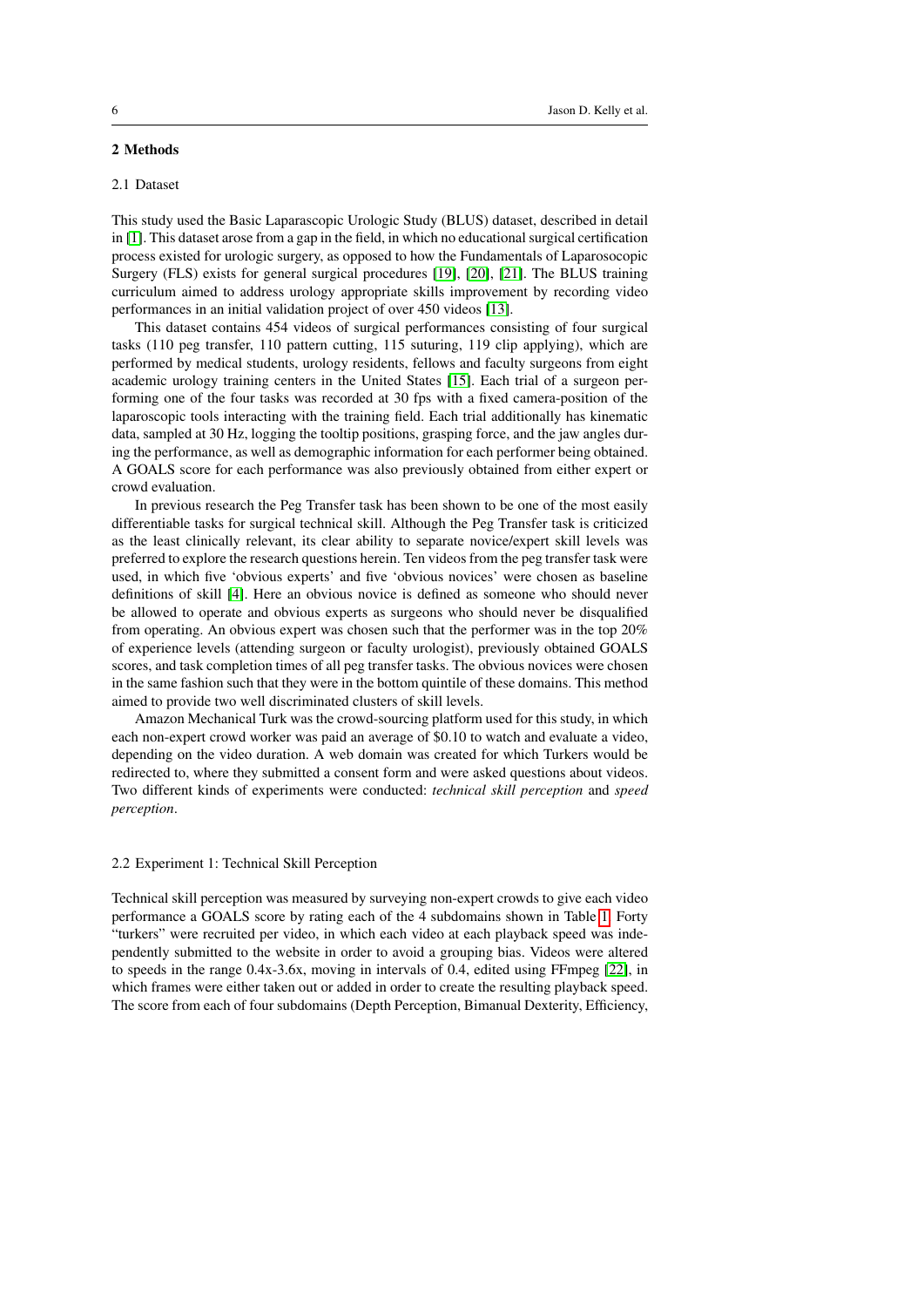and Tissue Handling) were summed to create a cumulative score for each performance in the range of 4-20. The mean of each video's cumulative GOALS score was recorded, with a 95% confidence interval.

#### 2.3 Experiment 2: Speed Perception

The video playback speed perception test was conducted by using one novice and one expert from the peg transfer task, and asking the evaluator if they thought the video was being manually edited. If we showed them a video with a decreased playback speed, the worker was asked whether they thought the video was running at real-time speed or was manually edited to be slowed down. In the same way, workers were asked if the video was being sped up or played at real-time playback speed for videos which had an increased video playback speed. These Likert-scale questions are shown in Table [2](#page-4-1) for a video in which the playback speed was increased. Speeds tested ranged from 0.2x-3.0x, moving in intervals of 0.2x to verify the range of speeds to use for the technical skill perception tests.

#### 2.4 APM Validation at Each Playback Speed

The APMs mentioned in Section [1.2](#page-1-0) were also recorded at these various playback speeds for comparison to crowd evaluations. These were recalculated by scaling the magnitude of the speeds in the kinematic data to be equivalent to the speed displayed in a given video playback speed, then computing these objective metrics. For the jerk cost, this involved using a Holoborodko smooth noise-robust differentiator [\[23\]](#page-12-22). For the others this involved simply scaling the magnitude of speed and inputting the result to the pre-created function for each corresponding APM. All APMs were computed in Python and MATLAB, [\[24\]](#page-12-23), [\[25\]](#page-12-24).

## 3 Results

### 3.1 Technical Skill Perception

The mean of the GOALS score for each obvious expert and novice are shown in Fig. [3.](#page-7-0) For expert videos, each increase in the playback speed by 0.4x was associated with, on average, a 0.72-point increase in the GOALS score (95% CI: 0.60-0.84 point increase;  $p < 0.001$ ). On average these scores appear to increase within a sublevel of the playback speeds around 0.5x to 2.4x, and then level out at all remaining playback speeds. For novice videos, each increase in the playback speed by 0.4x was associated with, on average, a 0.24-point increase in the GOALS score (95% CI: 0.13-0.36 point increase;  $p < 0.001$ ). Thus, while both experts and novices had increased perceived technical skill as the playback speed was increased, the gain was significantly greater for experts. The experts had, on average, a 0.47-point greater increase (95% CI: 0.31-0.64;  $p < 0.001$ ) in the GOALS score, compared to novices, for each 0.4x increase in playback speed. Fig. [4](#page-7-1) shows the increase in the efficiency subdomain as well as the average of the other three domains to visualize whether efficiency (seen as the most related to speed) is the only increasing domain. As shown, it is clear that the other domains increased at nearly the same rate.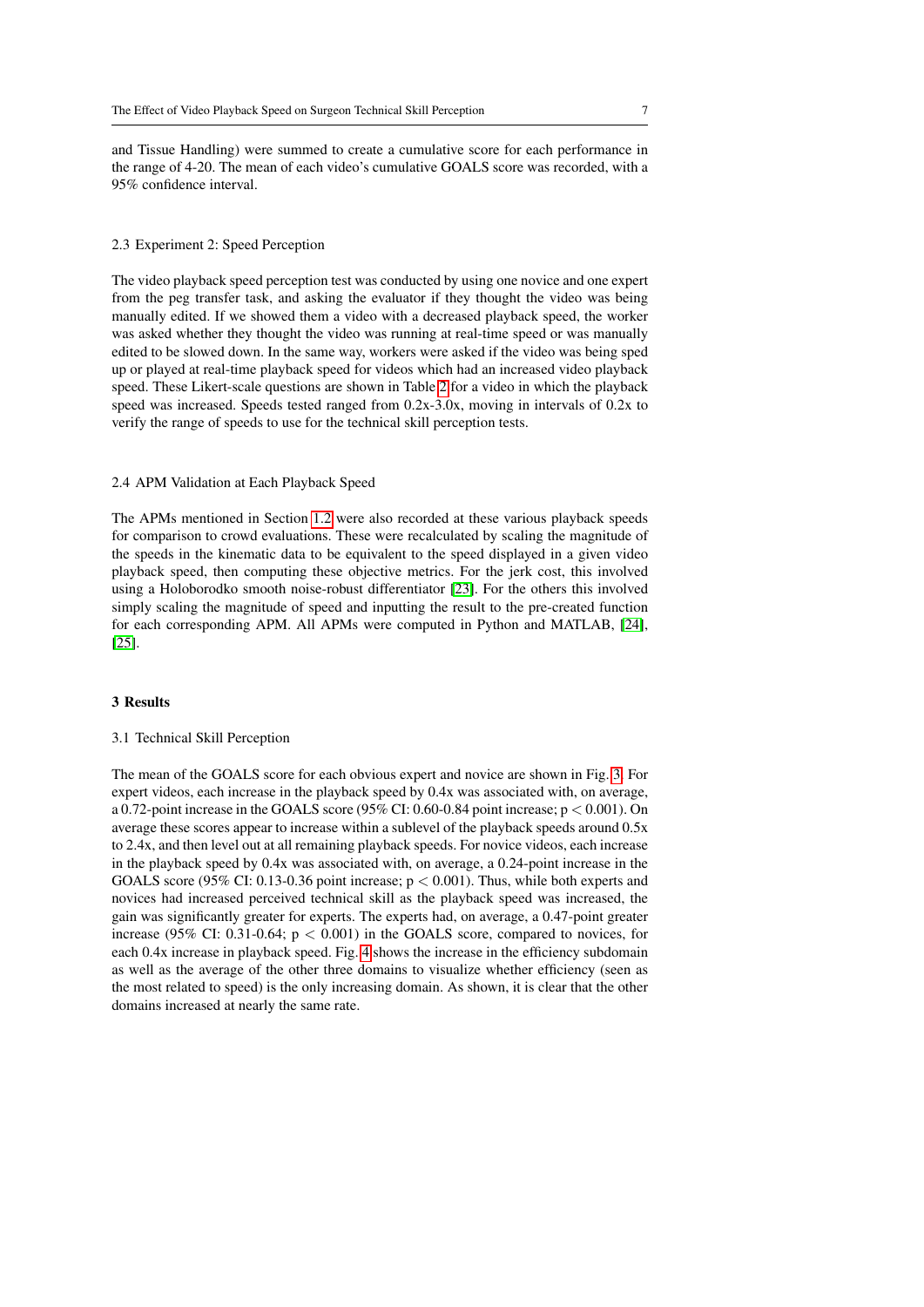<span id="page-7-0"></span>

Fig. 3: All mean crowd evaluations from each novice and expert peg transfer task at various video playback speeds. (Each solid marker indicates  $N = 40$ ).

<span id="page-7-1"></span>

Fig. 4: The efficiency subdomain as compared to the average of the other GOALS subdomains, for experts and novices.

The APMs which were calculated with the manipulated kinematic data are shown in Fig. [5.](#page-8-0) As shown, most metrics show very little change at each of the different speeds, but even if they change, performers' technical skills are not able to be discriminated between expert and novice skill any more easily. These metrics were also calculated by incorporating a combination of scaling the speeds and removing indices corresponding to the frames which would be removed from videos when the playback speed is increased. These figures aren't included, but the results exhibit the same lack of separation between the skill groups at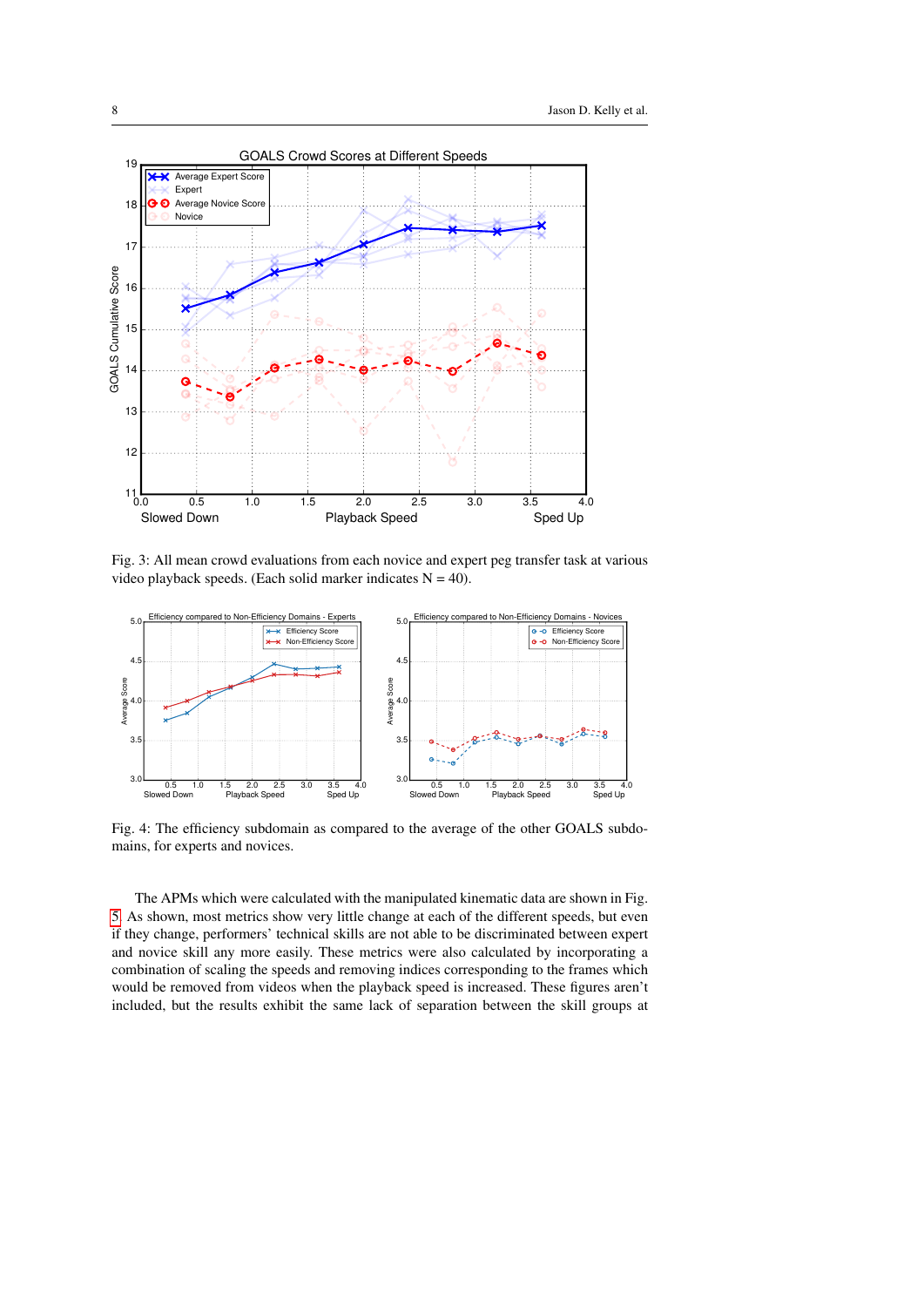various playback speeds. Fig. [6](#page-9-0) shows the difference in mean for experts and novices, tested with both the crowd scores and the highest performing APM, spectral arc length, to illustrate the difference in skill discrimination between crowd workers and the most accurate APM as speed is increased.

<span id="page-8-0"></span>

Fig. 5: Objective technical skill metrics for the obvious experts and novices across various speeds.

#### 3.2 Playback Speed Perception

The speed perception results for an obvious novice and obvious expert are plotted in Fig. [7a.](#page-10-0) The scores were obtained by treating each of the scores in Table [2](#page-4-1) as a score, and obtaining the mean score for each video evaluated, such that a higher score leads to a higher perception of the video being played at a real-time playback speed. Both novices and experts displayed similar perceptions of the video either having an increased or decreased video playback speed. In Fig. [7b,](#page-10-0) a two sample independent t-test was computed between the two groups at each of the playback speeds, to visualize the difference in mean speed perception between experts and novices. All of the speeds show no significant difference in playback speed recognition. The perceived video playback speed scores are compared with the same video's crowd scores for the GOALS assessment metric in Fig. [8.](#page-11-0)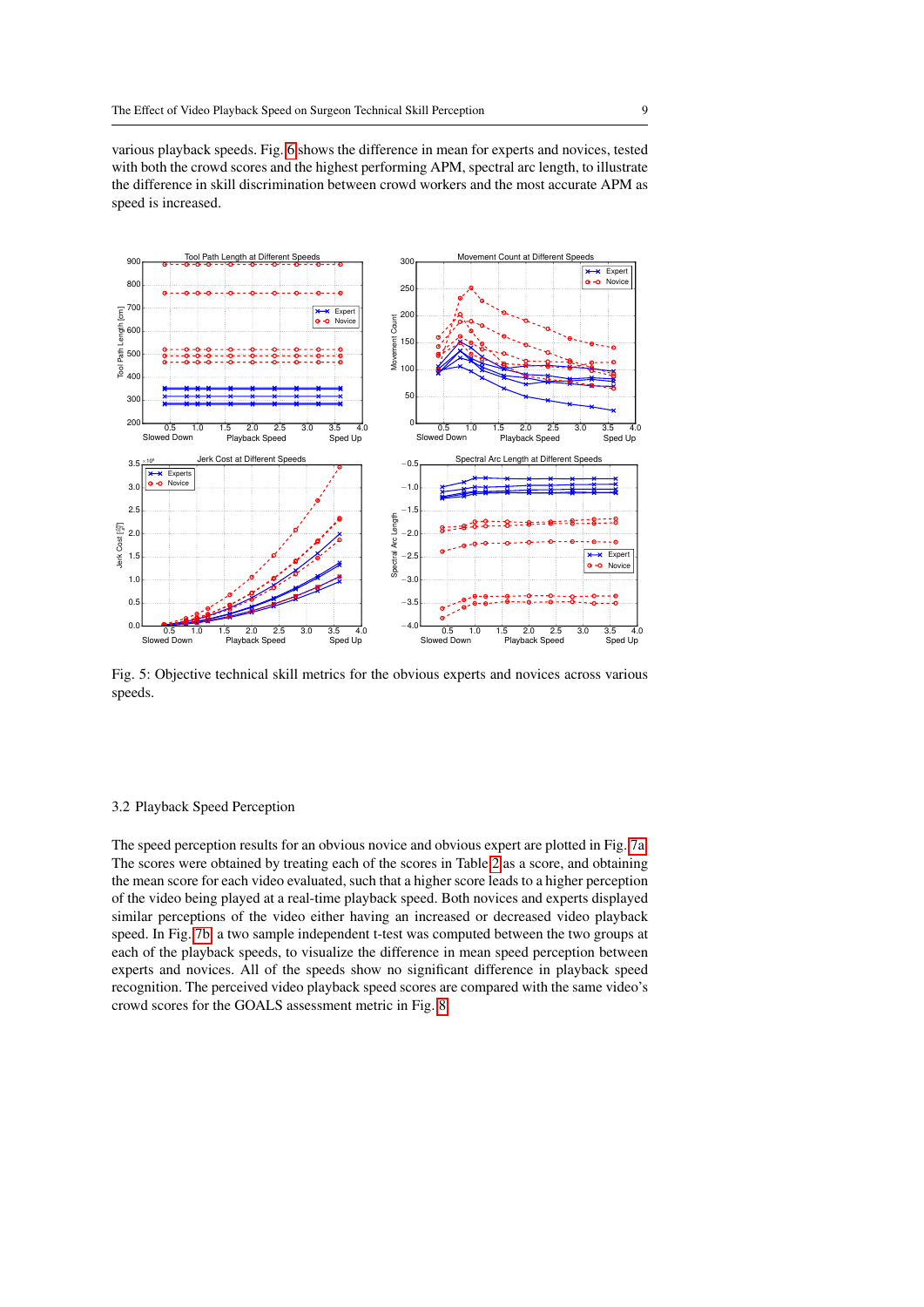<span id="page-9-0"></span>

Fig. 6: Difference in mean between skill levels from the highest performing APM and from crowd scores, with a 95% CI in the shaded regions.

#### 4 Conclusion

The results from the technical skill perception study give support to our initial hypothesis that increasing the video playback speed would increase the ratings of surgical performances. Surprisingly, however, we discovered that novice performances receive a much lower increase in score, which is almost negligible. This finding elucidates the notion that despite increasing the video playback speed of a novice performance, non-expert crowd workers are still able to spot the more obvious mistakes made by these novices. However, it appears that crowd evaluators are biased to speed when they evaluate expert performances. This could be due to expert performers appearing as though their movements are even smoother at quicker playback speeds and the few mistakes they are making being 'washed out' or not emphasized at quicker playback speeds. With 135,000 surgeons in the U.S. and the growing need to objectively quantify surgical skills to ensure public safety, methods to rapidly triage technical skill are required. Our observations may provide an easier and cheaper way of discriminating novices from experts than with using expert surgeon evaluation.

To illustrate whether the 'Efficiency' domain of the GOALS assessments was the only domain increasing, as this domain is most closely related to speed, a scatter plot for the average efficiency domain and average of the other three domains for novices and experts is shown in Fig. [4.](#page-7-1) The novices clearly show no difference in Efficiency vs. the other three domains. In addition, the three remaining domains for experts appear to increase at almost the same rate as the Efficiency domain. It appears that crowds are also biased to give higher ratings in other domains which aren't necessarily related to speed.

The results from the real-time playback perception study validate our initial hypothesis by showing us that crowds are able to accurately discern when a video has been manually edited to have a different playback speed. Although, as shown in Fig. [7a,](#page-10-0) there is apparently no difference in perception between an obvious novice performance and an obvious expert performance.

As shown in our comparison to objective metrics, no other used method of objectively obtaining technical skills scores will show the same amount of improvement for increases in playback speed. There may be information that humans can decipher which objective metrics or machine learning algorithms cannot.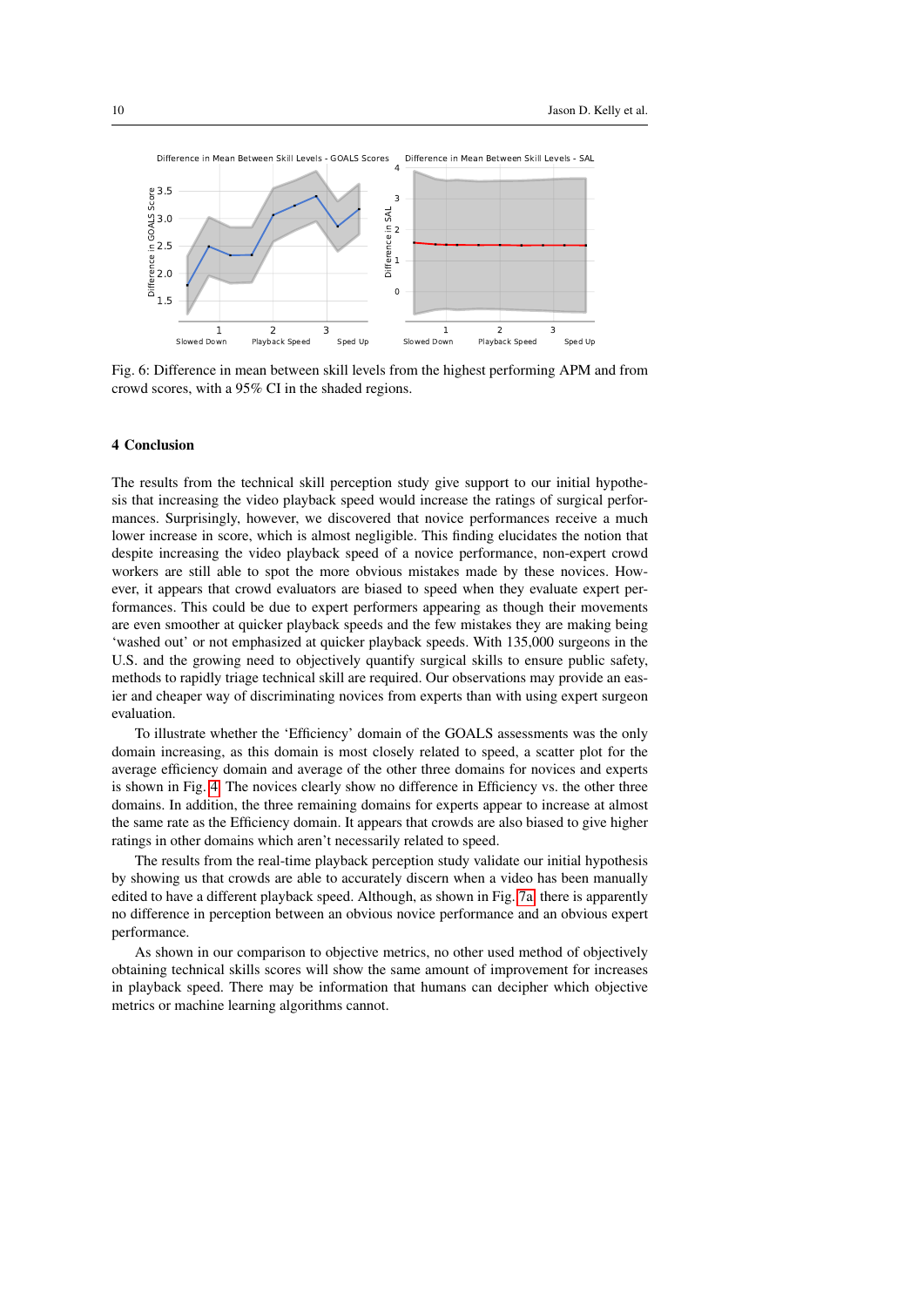<span id="page-10-0"></span>

(a) All mean crowd evaluations of video speed perception at various video playback speeds. (Each solid marker indicates  $N = 40$ ).



(b) Difference in Mean between Expert and Novice evaluations.

Fig. 7: Comparison of Novice and Expert Speed Perception at each playback speed. (There were  $N = 40$  unique human evaluations/skill level/playback speed. The error bars represent 95% confidence intervals.)

We conclude that increasing the video playback speed of performances of dry lab laparoscopic training tasks could provide a cheap and easy way to discriminate experts from novices as the separation in GOALS scores between novices and experts appears to increase as video playback is increased. A limitation of this study is that we only sampled ten videos of laparoscopic training procedures. Additional investigation with a larger dataset of more clinically relevant performances is required to conclude whether this observation extends to actual surgical case evaluation.

### Compliance With Ethical Standards

Conflicts of Interest The authors declare that they have no conflict of interest.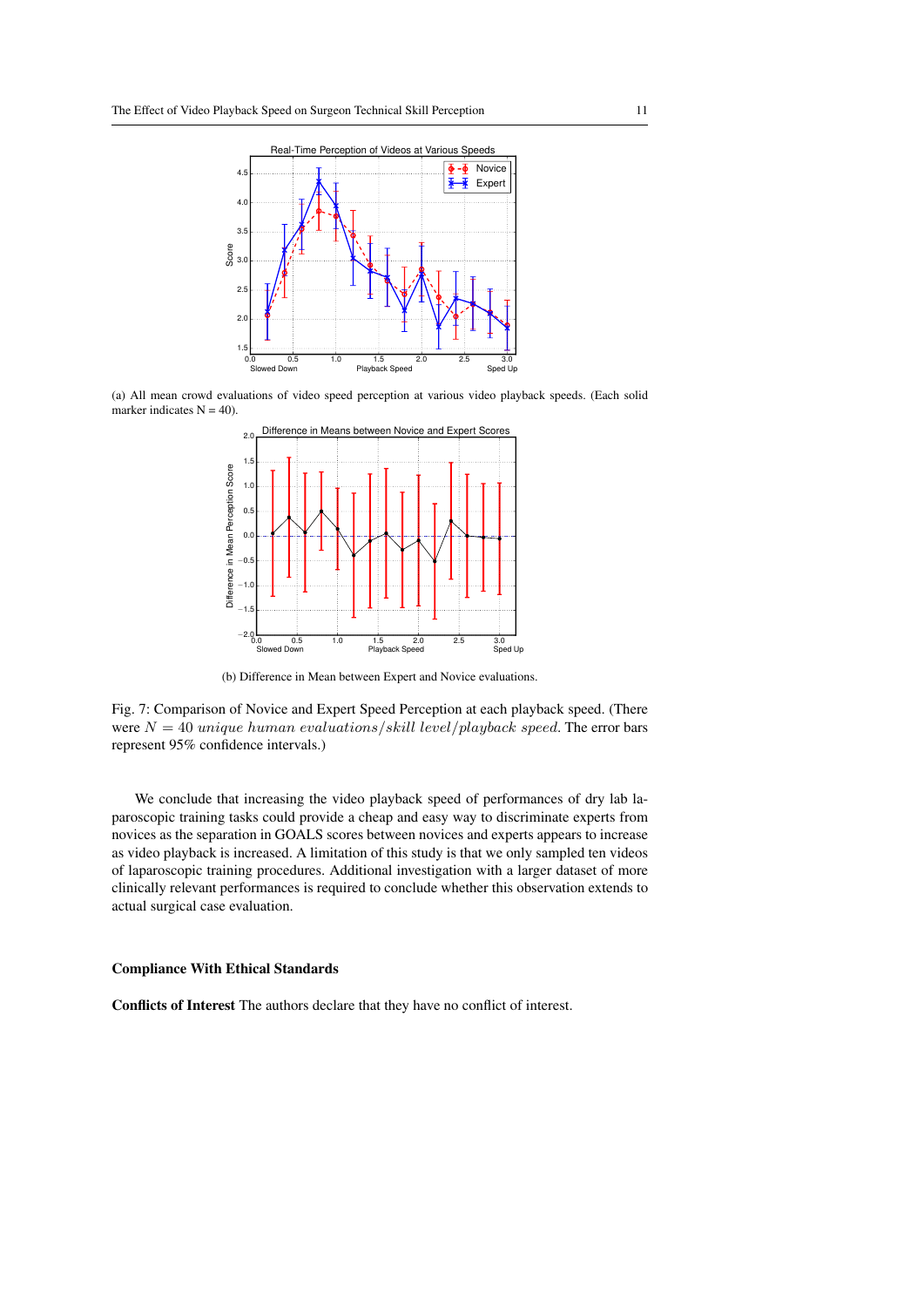<span id="page-11-0"></span>

Fig. 8: Speed Perception compared with technical skill perceived at various speeds.

Ethical Standard All procedures performed in studies involving human participants were in accordance with the ethical standards of the institutional and/or national research committee and with the 1964 Helsinki declaration and its later amendments or comparable ethical standards.

Funding This work was supported, in part, by the Office of the Assistant Secretary of Defense for Health Affairs under Award No. W81XWH-15-2-0030, the National Science Foundation CAREER grant under Award No. 1847610, as well as the National Institutes of Healths National Center for Advancing Translational Sciences, grant UL1TR002494. Opinions, interpretations, conclusions, and recommendations are those of the authors and are not necessarily endorsed by the Department of Defense, the National Science Foundation, or the National Institutes of Healths's National Center for Advancing Translational Sciences.

Informed Consent Informed consent was obtained from all individual participants included in the study.